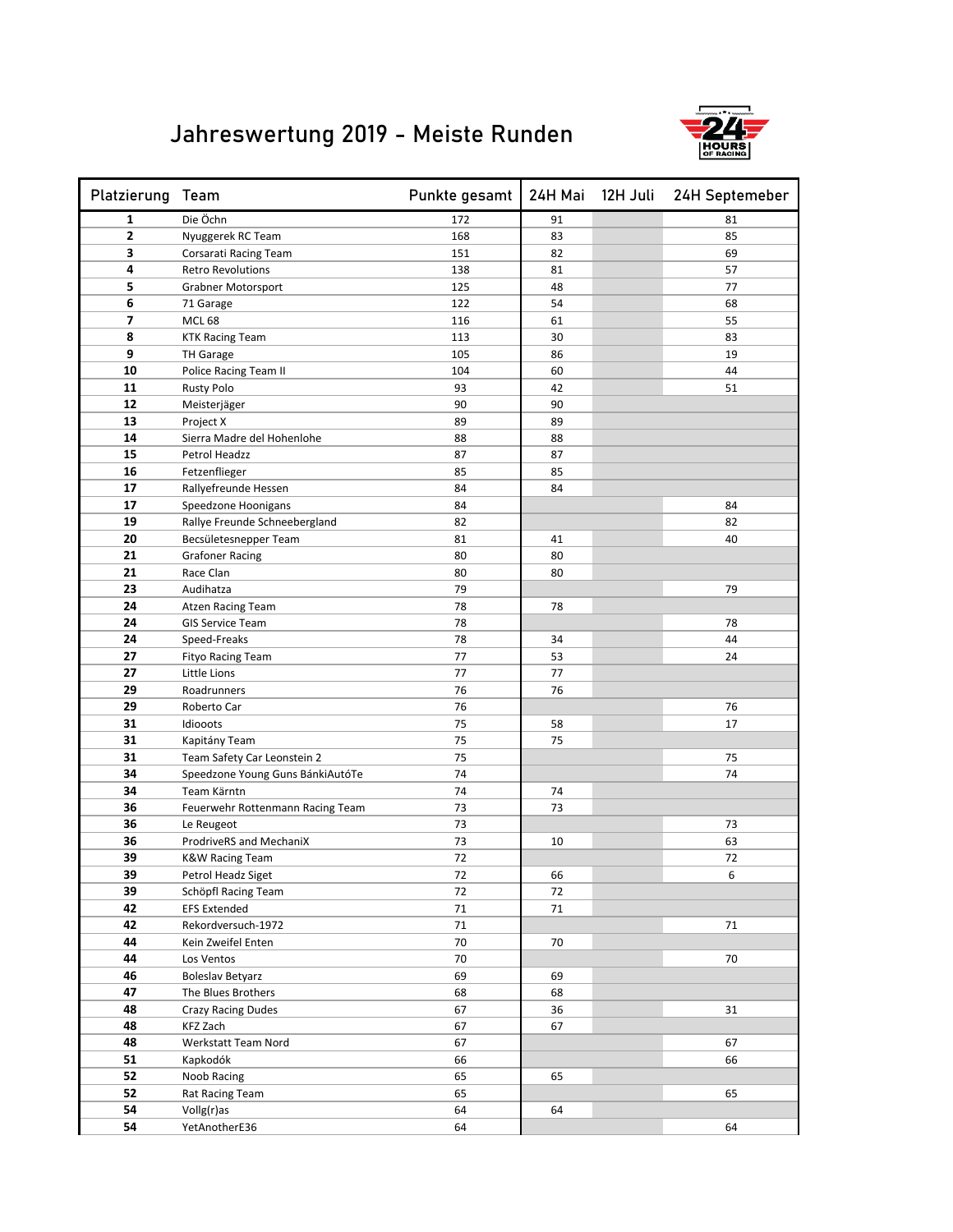| 56  | Eventfreunde                     | 63 | 63 |   |    |
|-----|----------------------------------|----|----|---|----|
| 57  | AK-04                            | 62 |    |   | 62 |
| 57  | Grand Corsa Team                 | 62 | 20 |   | 42 |
| 57  | <b>Mean Machines</b>             | 62 |    |   | 62 |
|     |                                  |    |    |   |    |
| 57  | The Running Gag                  | 62 | 62 |   |    |
| 57  | <b>Vamos Rapidos Racing</b>      | 62 |    |   | 62 |
| 62  | Ungarische Zak Zak               | 60 | 60 |   |    |
| 63  | Él ron de Cuba                   | 59 |    |   | 59 |
| 64  | Team Materialmord                | 58 |    |   | 58 |
| 65  | IG-L                             | 57 | 57 |   |    |
| 65  | <b>LHT Racing</b>                | 57 | 23 |   | 34 |
| 67  | Scuderia Fülöp Család Racing Tea | 56 |    |   | 56 |
| 67  | Trompetenkäfer                   | 56 | 56 |   |    |
| 69  | LM-Cars 1                        | 55 | 55 |   |    |
| 70  | <b>Boxer Racing Team</b>         | 54 |    |   | 54 |
| 71  | Cobra 11                         | 53 | 46 |   | 7  |
| 71  | Dongósoför                       | 53 |    |   | 53 |
| 71  | Lion Chewers Team                | 53 | 15 |   | 38 |
| 71  | SIM Motorsport                   | 53 | 45 |   | 8  |
|     |                                  |    |    |   |    |
| 75  | Diamond Racing                   | 52 |    |   | 52 |
| 75  | Metálgalamb Racing Team          | 52 | 52 |   |    |
| 77  | Police Racing Team III           | 51 | 51 |   |    |
| 78  | <b>Compact Patch Racing Team</b> | 50 |    |   | 50 |
| 78  | LM-Cars 2                        | 50 | 50 |   |    |
| 78  | Vamos Rapidos Racing Team        | 50 |    |   | 50 |
| 81  | Car Engine Racing Team           | 49 | 49 |   |    |
| 82  | <b>Hofstodl Racing Team</b>      | 48 |    |   | 48 |
| 82  | Little Lions - Ladies            | 48 | 48 |   |    |
| 84  | Korsika Bande                    | 47 |    |   | 47 |
| 85  | Party Racing Team                | 46 |    |   | 46 |
| 86  | De Mühviertler                   | 45 | 45 |   |    |
| 86  | Kein Geld Racing                 | 45 |    |   | 45 |
| 88  | Little Lions - Lackis            | 44 | 33 |   | 11 |
| 89  | <b>Welders Racing Club</b>       | 43 | 43 |   |    |
| 90  | <b>Gotham City Racing</b>        | 41 | 41 |   |    |
| 90  |                                  | 41 |    |   | 41 |
| 92  | Zero Competition Racing          |    |    |   |    |
|     | Gsibangers                       | 39 | 39 |   |    |
| 92  | Vadkan Racing Team               | 39 |    |   | 39 |
| 94  | <b>VDKF Garage</b>               | 38 | 38 |   |    |
| 95  | Sun City Racing                  | 37 | 37 |   |    |
| 95  | <b>Tonis Shirts Team</b>         | 37 |    |   | 37 |
| 97  | Hammertime                       | 36 |    |   | 36 |
| 98  | <b>Funky Garage</b>              | 35 |    |   | 35 |
| 98  | Underducks                       | 35 | 35 |   |    |
| 100 | Böllér Team                      | 33 |    |   | 33 |
| 100 | Monster Team                     | 33 | 33 |   |    |
| 102 | Rostiges Kreuz                   | 32 |    |   | 32 |
| 103 | Mamud Racing                     | 31 | 31 |   |    |
| 103 | Schneewittchen                   | 31 | 22 | 9 |    |
| 105 | <b>Blue Flag Group</b>           | 30 |    |   | 30 |
| 106 | Die grauen Wölfe                 | 29 | 29 |   |    |
| 106 | NANOTUNING                       | 29 |    |   | 29 |
| 108 | Schaumare Bravi Buam Team        | 28 |    |   | 28 |
| 108 | Scuderia Spirito Santo           | 28 | 28 |   |    |
| 110 |                                  | 27 |    |   |    |
|     | Kellerbier Racing                |    |    |   | 27 |
| 110 | Türenprofi Racing                | 27 | 27 |   |    |
| 112 | mad2VAG Racing 1                 | 26 |    |   | 26 |
| 112 | Wankelmut                        | 26 | 26 |   |    |
| 114 | Bierblitz                        | 25 |    |   | 25 |
| 114 | Omas Corsa Racingteam            | 25 | 25 |   |    |
| 116 | From Tusk Till Dawn              | 24 | 24 |   |    |
| 117 | SuMoTorsport                     | 23 |    |   | 23 |